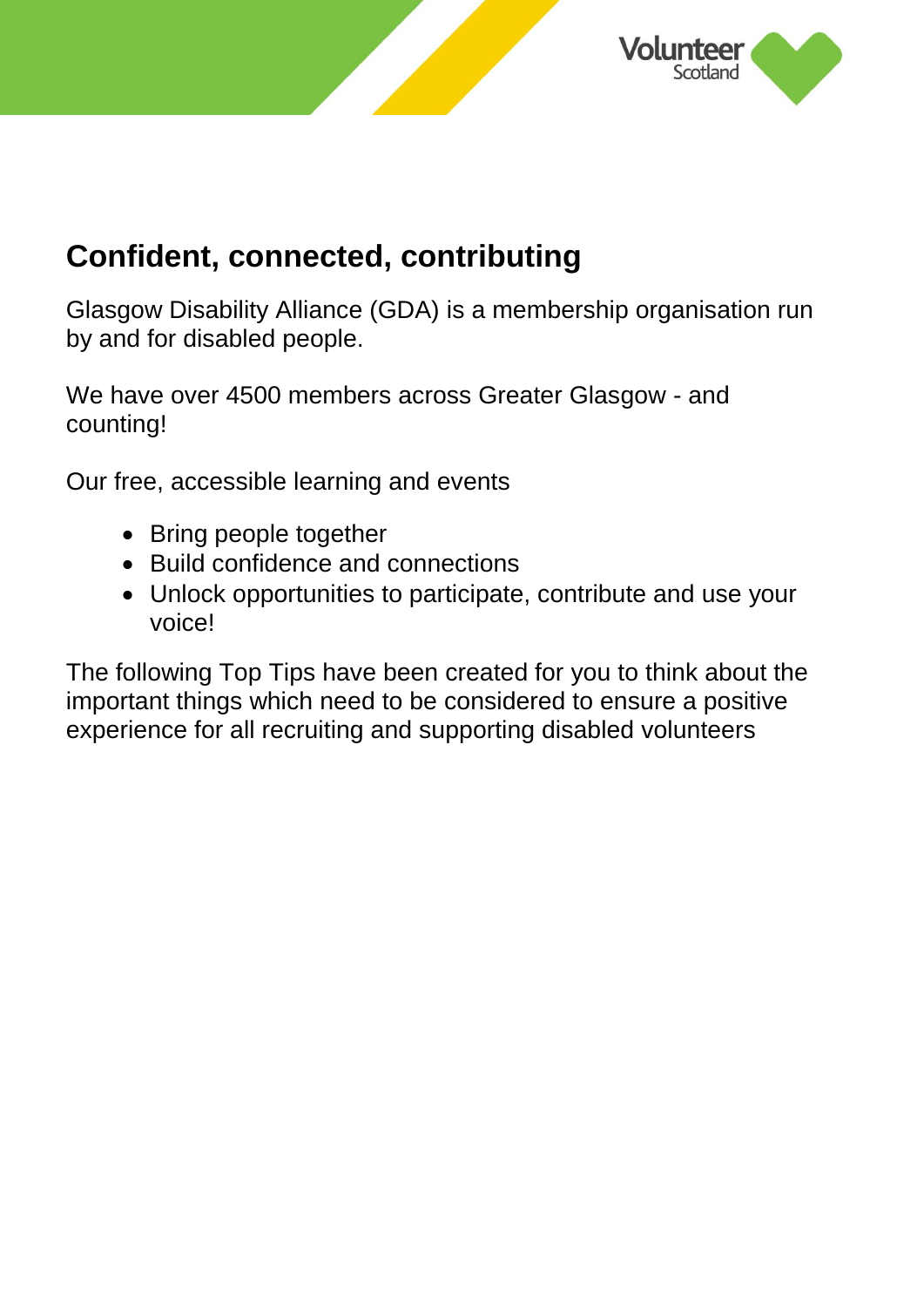

## **TOP TIPS FOR RECRUITING AND SUPPORTING DISABLED VOLUNTEERS**

These Top Tips were produced by Glasgow Disability Alliance

By reflecting on the following we would hope that these points would help you make your volunteering offer more inclusive:

- 1. Promote the organisation's commitment to equality and diversity and demonstrate how this applies in practice e.g. case studies: testimony from disabled volunteers; support networks for disabled volunteers etc.
- 2. If your organisation endorses a social model of disability, then this should be referred to in any promotion of the volunteer role e.g. "As an organisation we believe that people are disabled by the barriers that society places in the way rather than by their own conditions or impairments."
- 3. Consider disability equality training for those responsible for the recruitment and support of volunteers. This training is most effectively delivered by disabled people with lived experience and in the first instance approach disabled peoples' organisations i.e. those run by and for disabled people.
- 4. Ask disabled people to carry out an access audit of the premises, policies and procedures (e.g. computer systems) in sites where volunteers are trained and are located.
- 5. Promote your organisation's willingness to provide if at all possible the support and equipment and adjustments that an individual may need to apply and to undertake any relevant training. Provide examples of how a disabled volunteer may be supported to undertake their role.
- 6. Difficulties with Transport are a significant barrier to the participation of disabled people in volunteering. Some volunteers cannot travel by public transport and may need to use taxis. The costs of meeting disabled volunteers access and support needs should be identified in funding applications.
- 7. Review volunteer roles and identify opportunities to offer flexibility in regard to location, hours and responsibilities. Disabled people may have concerns about their ability to carry out a volunteer role so may need encouragement, training or support to consider options beyond what is safe and non-threatening.
- 8. Develop support systems for disabled volunteers e.g. networks, mentors or peer support groups.
- 9. Disabled volunteers are a resource and individuals may be interested in opportunities to improve policies and practice using their lived experience e.g. training colleagues.